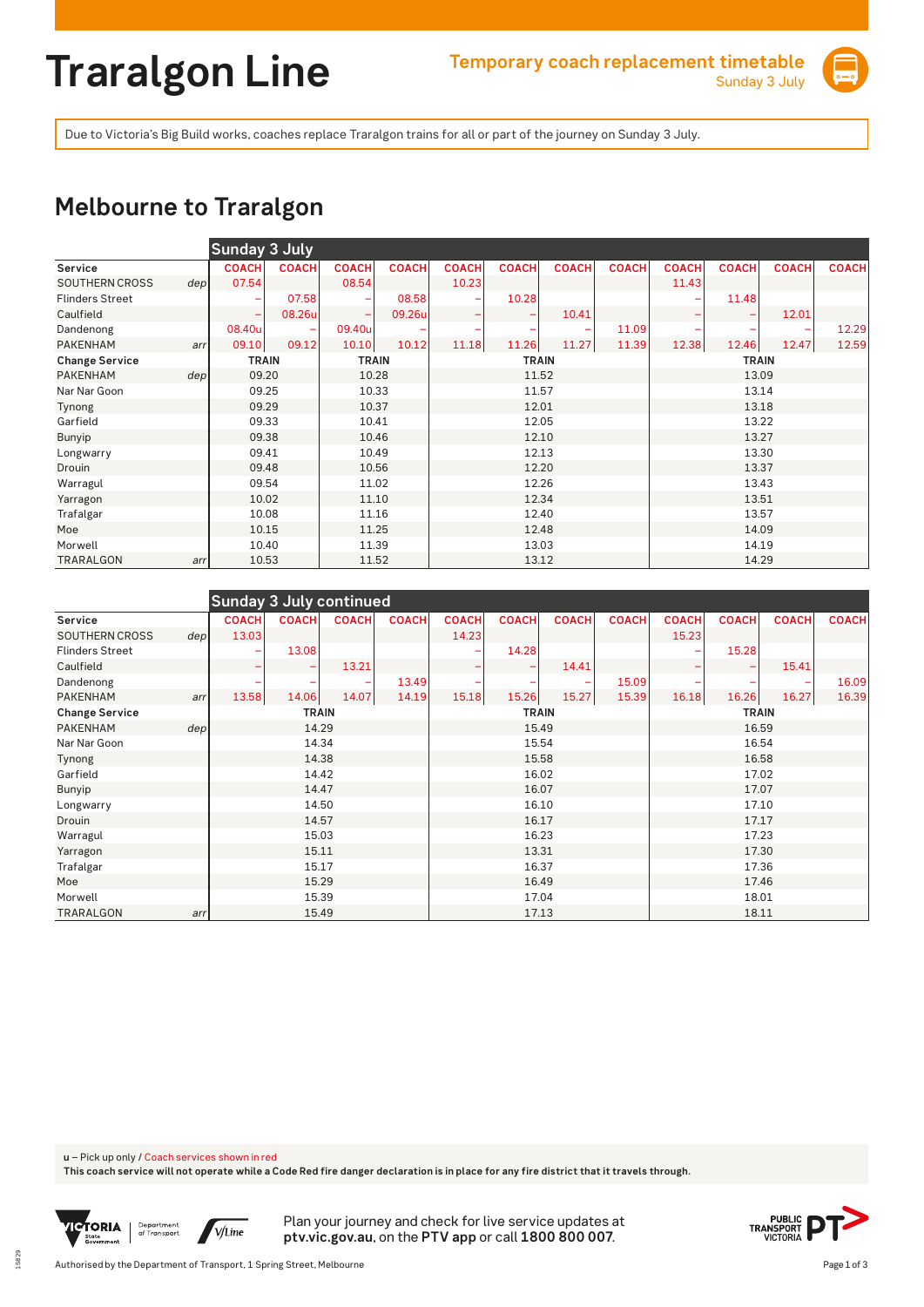# **Traralgon Line Temporary coach replacement timetable**



Due to Victoria's Big Build works, coaches replace Traralgon trains for all or part of the journey on Sunday 3 July.

#### **Melbourne to Traralgon**

|                        |                  | <b>Sunday 3 July continued</b> |              |              |              |              |              |              |              |                          |                          |              |              |
|------------------------|------------------|--------------------------------|--------------|--------------|--------------|--------------|--------------|--------------|--------------|--------------------------|--------------------------|--------------|--------------|
| Service                |                  | <b>COACH</b>                   | <b>COACH</b> | <b>COACH</b> | <b>COACH</b> | <b>COACH</b> | <b>COACH</b> | <b>COACH</b> | <b>COACH</b> | <b>COACH</b>             | <b>COACH</b>             | <b>COACH</b> | <b>COACH</b> |
| <b>SOUTHERN CROSS</b>  | dep <sub>1</sub> | 16.23                          |              |              |              | 17.23        |              |              |              | 18.23                    |                          |              |              |
| <b>Flinders Street</b> |                  |                                | 16.28        |              |              |              | 17.28        |              |              |                          | 18.28                    |              |              |
| Caulfield              |                  | -                              |              | 16.41        |              |              |              | 17.41        |              |                          |                          | 18.42        |              |
| Dandenong              |                  |                                |              |              | 17.09        |              |              |              | 18.09        |                          |                          |              | 19.09        |
| <b>PAKENHAM</b>        | arr              | 17.18                          | 17.26        | 17.27        | 17.39        | 18.18        | 18.26        | 18.27        | 18.39        | 19.18                    | 19.26                    | 19.27        | 19.39        |
| <b>Change Service</b>  |                  |                                | <b>TRAIN</b> |              |              |              | <b>TRAIN</b> |              |              | <b>TRAIN</b>             |                          |              |              |
| PAKENHAM               | dep <sub>l</sub> |                                | 17.49        |              |              | 18.49        |              |              |              | 19.48                    |                          |              |              |
| Nar Nar Goon           |                  |                                | 17.54        |              |              |              | 18.54        |              |              | $\overline{\phantom{0}}$ |                          |              |              |
| Tynong                 |                  |                                | 17.58        |              |              |              | 18.58        |              |              | $\qquad \qquad$          |                          |              |              |
| Garfield               |                  |                                | 18.02        |              |              |              | 19.02        |              |              | 19.59                    |                          |              |              |
| Bunyip                 |                  |                                | 18.07        |              |              |              | 19.07        |              |              | $\qquad \qquad -$        |                          |              |              |
| Longwarry              |                  |                                | 18.10        |              |              |              | 19.10        |              |              |                          | $\overline{\phantom{0}}$ |              |              |
| Drouin                 |                  |                                | 18.17        |              |              |              | 19.17        |              |              |                          | 20.12                    |              |              |
| Warragul               |                  |                                | 18.23        |              |              | 19.23        |              |              |              | 20.19                    |                          |              |              |
| Yarragon               |                  |                                | 18.30        |              |              | 19.30        |              |              |              | $\qquad \qquad -$        |                          |              |              |
| Trafalgar              |                  |                                | 18.36        |              |              | 19.36        |              |              |              | -                        |                          |              |              |
| Moe                    |                  |                                | 18.47        |              |              | 19.42        |              |              |              | 20.38                    |                          |              |              |
| Morwell                |                  |                                | 19.02        |              |              |              | 19.52        |              |              |                          | 20.49                    |              |              |
| TRARALGON              | arr              |                                | 19.11        |              |              |              | 20.04        |              |              |                          | 21.02                    |              |              |

|                       |     | <b>Sunday 3 July continued</b> |                    |                    |              |              |
|-----------------------|-----|--------------------------------|--------------------|--------------------|--------------|--------------|
| Service               |     | <b>COACH</b>                   | <b>COACH</b>       | <b>COACH</b>       | <b>COACH</b> | <b>COACH</b> |
| <b>SOUTHERN CROSS</b> | dep | 19.27                          | 19.27              | 19.55              | 21.27        | 21.55        |
| Caulfield             |     |                                |                    | 20.24u             |              | 22.24u       |
| Dandenong             |     |                                |                    | 20.52u             |              | 22.50u       |
| Pakenham              |     | 20.22                          |                    | 21.22              |              | 23.20u       |
| Nar Nar Goon          |     | 20.34                          |                    | 21.34b             | 22.36        | 23.32b       |
| Tynong                |     | 20.38                          |                    | 21.38b             | 22.40        | 23.36b       |
| Garfield              |     | 20.45                          |                    | 21.45b             | 22.45        | 23.41b       |
| Bunyip                |     | 20.52                          |                    | 21.52 <sub>b</sub> | 22.50        | 23.46b       |
| Longwarry             |     | 20.58                          |                    | 21.58b             | 22.54        | 23.50b       |
| Drouin                |     | 21.10                          |                    | 22.10b             | 23.03        | 23.59b       |
| Warragul              |     | 21.22                          |                    | 22.22 <sub>b</sub> | 23.12        | 00.08b       |
| Yarragon              |     | 21.35                          |                    | 22.35b             | 23.23        | 00.19b       |
| Trafalgar             |     | 21.45                          |                    | 22.45b             | 23.29        | 00.25b       |
| Moe                   |     | 21.56                          | 21.22 <sub>b</sub> | 22.56b             | 23.37        | 00.33b       |
| Morwell               |     | 22.12                          | 21.38b             | 23.12 <sub>b</sub> | 23.50        | 00.46b       |
| TRARALGON             | arr | 22.30                          | 21.56              | 23.30              | 00.04        | 01.00        |

**u** – Pick up only / **b** – Stops to set down passengers only when required / Coach services shown in red

**This coach service will not operate while a Code Red fire danger declaration is in place for any fire district that it travels through.**



15829

Plan your journey and check for live service updates at **ptv.vic.gov.au**, on the **PTV app** or call **1800 800 007**.